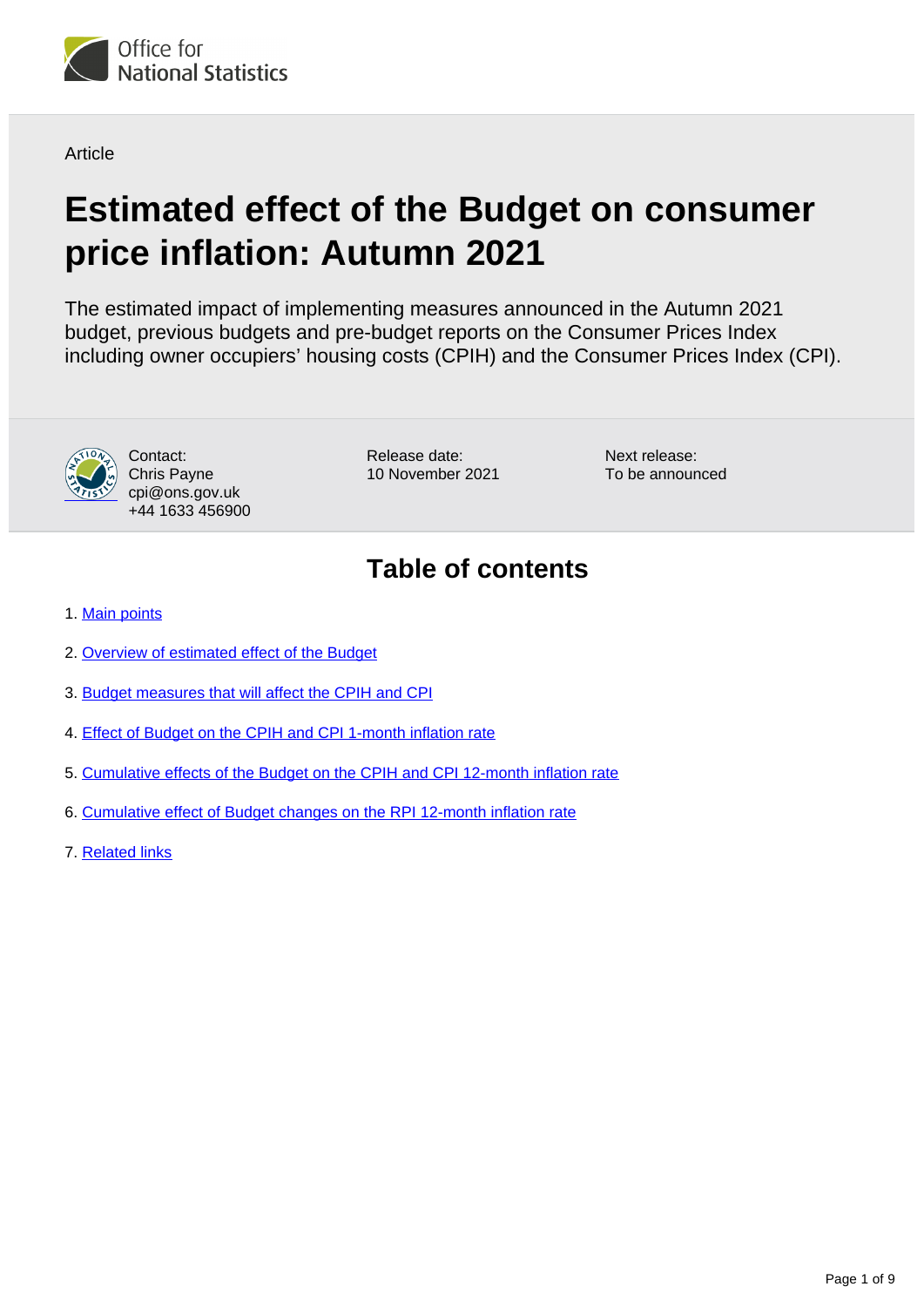## <span id="page-1-0"></span>**1 . Main points**

- The 2021 Autumn Budget announced changes to Vehicle Excise Duty (VED), tobacco duty, the tax band structure for air passenger duty, and a review of duty rates on alcohol; these may all have a direct impact on the Consumer Prices Index, including owner occupiers' housing costs (CPIH) and Consumer Prices Index (CPI) inflation rates.
- We estimate changes to tobacco duty, which came into effect from 27 October 2021, will increase the onemonth inflation rate in November 2021 by 0.08 and 0.10 percentage points for CPIH and CPI respectively; this will cause an offsetting fall in the 12-month rate in November 2022 (assuming that no further duty changes occur).
- Changes to VED, which will be introduced in April 2022, will have an estimated upward contribution to the CPIH and CPI one-month inflation rates of 0.04 and 0.05 percentage points respectively.
- The 2021 Autumn Budget changes will reduce CPIH and CPI 12-month inflation rates by an estimated 0.06 and 0.08 percentage points respectively over 2022-23; 12-month rates are also affected by offsetting base effects from changes announced in previous budgets, such as VED changes introduced in April 2021 and announced in the March 2021 budget.
- Duty rates on alcohol remain unchanged from 2021 to 2022, however, a consultation is underway regarding a major reform to alcohol duty rates, which is due to come into effect in February 2023; this is out of scope of this report.
- Changes to the tax band structure for air passenger duty are due to come into effect in April 2023, outside of the time frame covered by this report.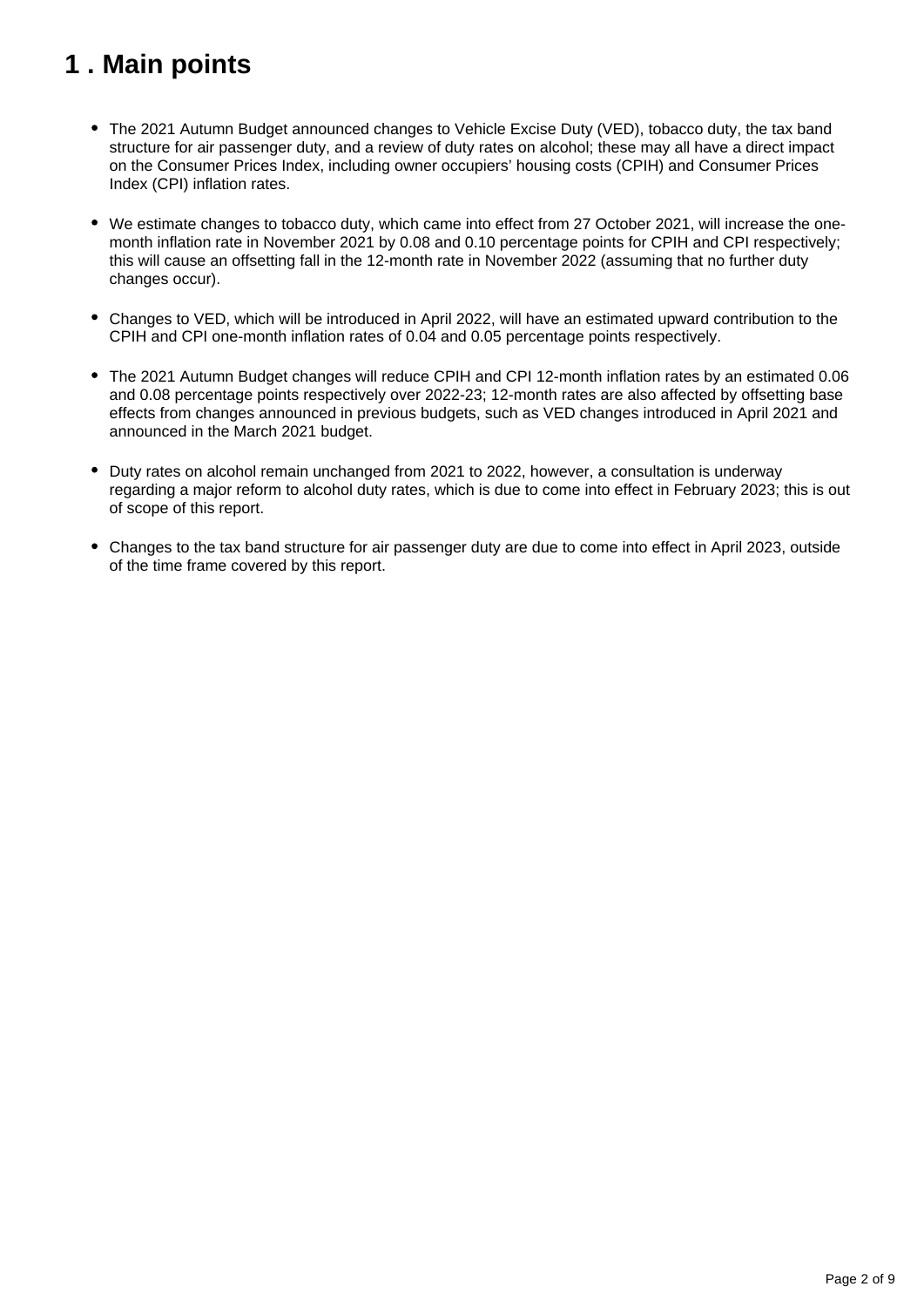## <span id="page-2-0"></span>**2 . Overview of estimated effect of the Budget**

This article explains the estimated effect of implementing measures announced in the October 2021 Autumn Budget, previous Budgets and pre-Budget reports on the Consumer Prices Index including owner occupiers' housing costs (CPIH) and the Consumer Price Index (CPI). The estimated impact on the Retail Prices Index (RPI), a legacy measure that is currently required under legislation, is presented in [Section 6.](https://www.ons.gov.uk/economy/inflationandpriceindices/articles/estimatedeffectofthebudgetonconsumerpriceinflation/autumn2021#cumulative-effect-of-budget-changes-on-the-rpi-12-month-inflation-rate)

The estimated effect of the [October 2021 Budget](https://www.gov.uk/government/collections/autumn-budget-2021-tax-related-documents) on consumer price inflation is based on applying the proposed duty rates to the CPIH and CPI. By measuring the effect on the item and aggregated indices, it is possible to estimate how the October 2021 Budget may affect consumer price inflation.

It should be noted that our approach is unable to measure the effects of all the proposed changes in the October 2021 Budget and does not take into consideration the indirect effects of policy changes within the October 2021 Budget. The Office for Budget Responsibility outline the inflationary impacts of the policies announced in the March 2021 Budget in the [Economic and Fiscal Outlook – March 2021](https://obr.uk/efo/economic-and-fiscal-outlook-march-2021/).

We have not reflected the impact of the temporary reduction in value-added tax (VAT), announced on 8 July 2020. The effect of this change on measures of consumer price inflation was explored in Impacts of Eat Out to [Help Out on consumer prices: August 2020.](https://www.ons.gov.uk/economy/inflationandpriceindices/articles/priceseconomicanalysisquarterly/october2020) The VAT reduction was further extended to the end of September 2021 and rose to 12.5% at the beginning of October 2021. It will return to 20% at the end of March 2022.

This article does not attempt to quantify the impact of changing consumer or producer behaviour, or any other secondary impact following the Budget policy announcements. The estimated contributions assume all announced changes are passed on immediately and in full to consumers as soon as they come into effect. In practice, this is unlikely as changes to duties may affect the index over a period of months as stocks deplete.

We estimate the effect of a budget change by using average prices for September 2021, adjusting them to reflect the new rates. This assumes that the estimated impact in September 2021 is the same as for other months after the change is introduced. We then apply the difference in average price before and after the budget to that item's corresponding price index and recalculate its contribution to the overall inflation measures. Some of the estimated impact will therefore be because of the estimation methodology used; however, this is assumed to be small. This report only provides impact estimates for tax rates that have changed and does not reflect the impact of other measures announced in the budget, such as frozen tax rates.

Duty rates on alcohol remain unchanged, however, a major reform to alcohol duty rates is underway and planned to come into effect in February 2023. We have not included an impact estimate in this report as the reform is still going through the consultation process. Changes to weights and the basket of goods between now and February 2023 are also likely to reduce the accuracy of any estimates we could provide at this time.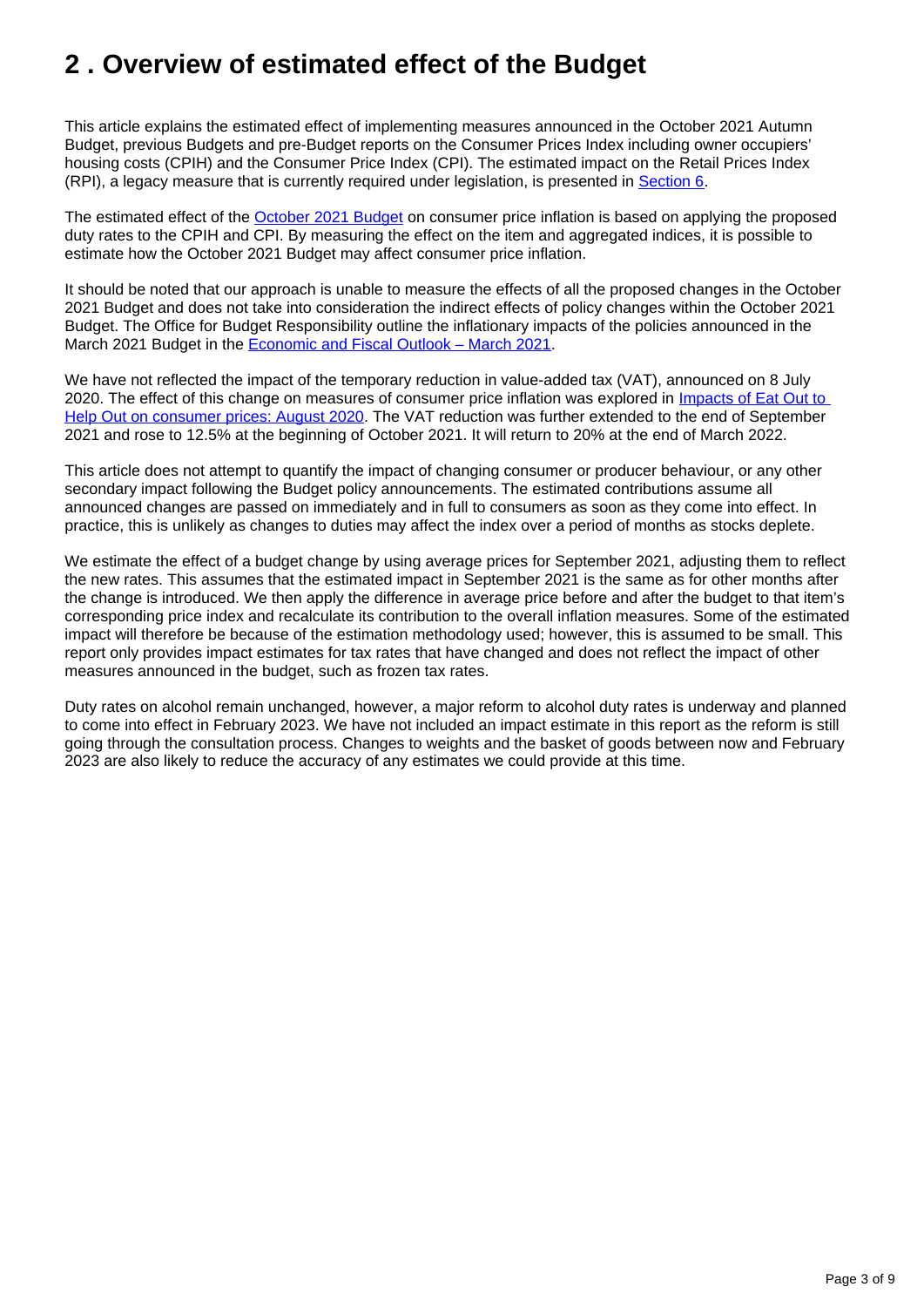## <span id="page-3-0"></span>**3 . Budget measures that will affect the CPIH and CPI**

Table 1 details the measures announced in the October 2021 Budget that will affect the Consumer Prices Index including owner occupiers' housing costs (CPIH) and the Consumer Price Index (CPI) 1-month inflation rates in the financial years ending 2022 and 2023, along with the estimated magnitude of the effect. For announcements from previous budgets please see the previous version of this article in the [Related links](https://www.ons.gov.uk/economy/inflationandpriceindices/articles/estimatedeffectofthebudgetonconsumerpriceinflation/autumn2021#related-links) section.

We have not included an estimate of the impact of the Minimum Excise Tax for cigarettes because the effect on the headline inflation figures is likely to be negligible.

Aside from including owner occupiers' housing costs (OOH) and Council Tax, CPIH is otherwise identical to CPI. The size of the contributions for components other than OOH and Council Tax are exaggerated in the CPI compared with the CPIH because they account for a larger proportion of the overall index.

> Table 1: Autumn 2021 Budget announcements UK, financial years ending 2022 and 2023

| <b>Changes</b>                                  |                                                                                                                                                                                                                                          |             | <b>Percentage points</b><br>contribution to<br>1-month change |           |
|-------------------------------------------------|------------------------------------------------------------------------------------------------------------------------------------------------------------------------------------------------------------------------------------------|-------------|---------------------------------------------------------------|-----------|
|                                                 |                                                                                                                                                                                                                                          | <b>CPIH</b> | <b>CPI</b>                                                    |           |
|                                                 | Changes to excise duties <sup>1</sup>                                                                                                                                                                                                    |             |                                                               |           |
| <b>Alcohol</b>                                  | October Budget 2021 announced that duty rates on alcohol<br>would remain unchanged. However, a consultation is<br>underway regarding a major reform to alcohol duty rates which<br>will come into effect in February 2023.               | 0.00        | 0.00                                                          | <b>NA</b> |
| <b>Tobacco</b>                                  | October Budget 2021 announced that duty rates for all<br>tobacco products would increase by 2% above RPI, except for<br>hand-rolling tobacco which will increase by 6% above RPI.                                                        | 0.08        | 0.10                                                          | 27 Oct 21 |
| <b>Vehicle</b><br><b>Excise</b><br>Duty (VED)   | October Budget 2021 announced that VED rates for cars, vans 0.04<br>and motorcycles would increase by RPI.                                                                                                                               |             | 0.05                                                          | 1 Apr 22  |
| Air<br><b>Passenger</b><br>Duty (APD)           | October Budget 2021 announced APD rates for long-haul<br>flights would increase in line with RPI. APD rates on short-haul<br>flights will remain unchanged. The impact on the headline<br>inflation rates is estimated to be negligible. | 0.00        | 0.00                                                          | 1 Apr 22  |
| <b>Road Fuel</b>                                | The rate for unleaded petrol and heavy oil (diesel) remained<br>frozen in the October Budget 2021.                                                                                                                                       | 0.00        | 0.00                                                          | <b>NA</b> |
| <b>Changes to indirect taxes</b>                |                                                                                                                                                                                                                                          |             |                                                               |           |
| Value<br>(VAT)                                  | There were no new changes announced in the October<br>Added Tax Budget 2021 pertaining to the CPI or CPIH.                                                                                                                               | 0.00        | 0.00                                                          | NA.       |
| <b>Insurance</b><br><b>Premium</b><br>Tax (IPT) | There were no changes to the standard rate of IPT announced 0.00<br>at the October Budget 2021.                                                                                                                                          |             | 0.00                                                          | <b>NA</b> |

Source: Office for National Statistics - Consumer price inflation

Notes

1. Changes in duty rates are inclusive of VAT and for cigarettes ad valorem tax.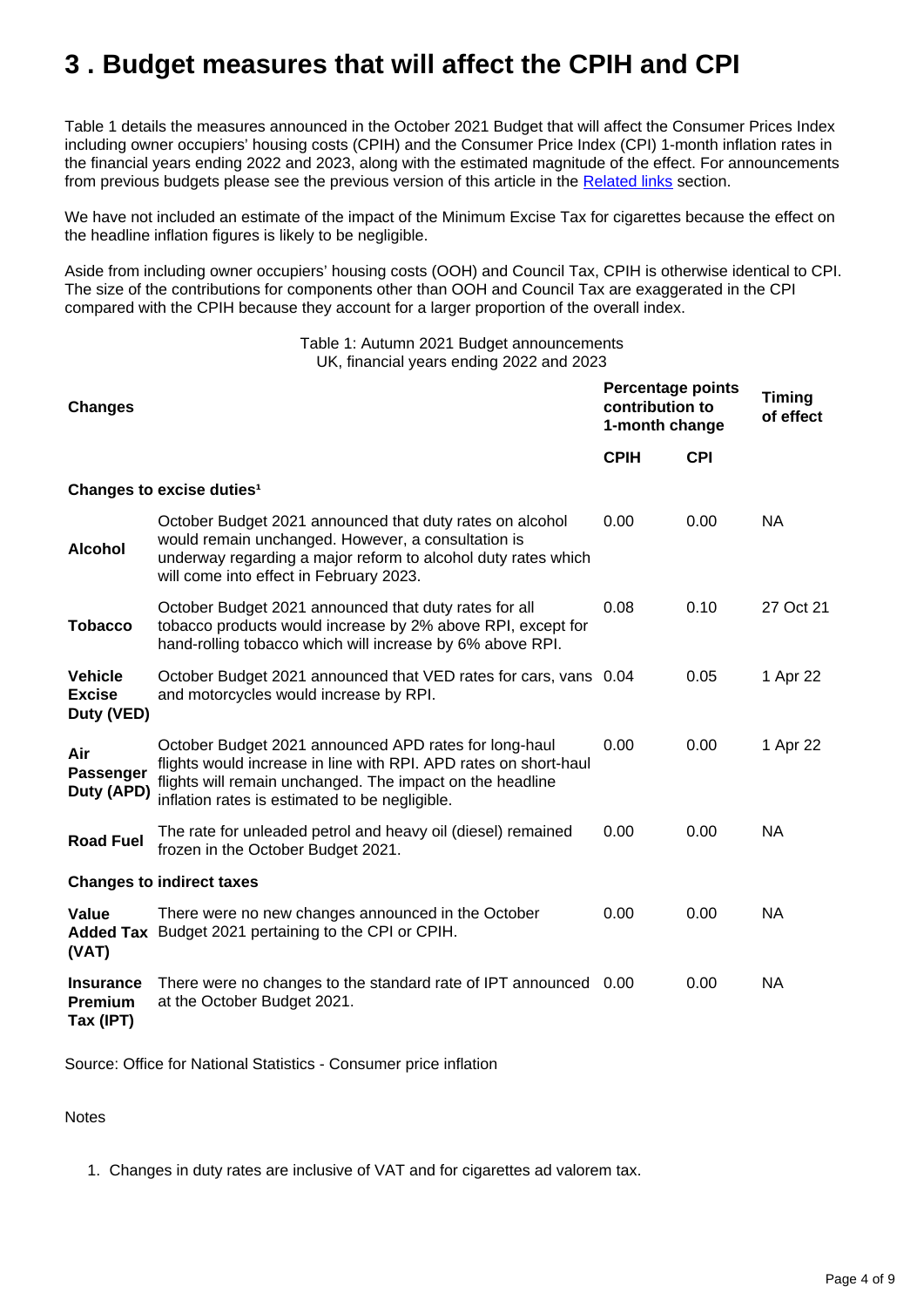## <span id="page-4-0"></span>**4 . Effect of Budget on the CPIH and CPI 1-month inflation rate**

Table 2 presents a comparison of the effect on the Consumer Prices Index including owner occupiers' housing costs (CPIH) and the Consumer Price Index (CPI) 1-month inflation rates of the Budget measures that were implemented in the financial year ending 2022 and those known measures that will be implemented in the financial year ending 2023. There is also the possibility of further changes being announced in the next Spending Review and subsequent Budgets. The known measures that will be implemented in the financial year ending 2023 are estimated to increase the CPIH 1-month inflation rate by approximately 0.04 percentage points and the CPI 1-month inflation rate by approximately 0.05 percentage points.

> Table 2: Budget effects on the CPIH and CPI 1-month inflation rate UK, financial years ending 2022 and 2023

| <b>Changes</b>                                                                           |                        | Percentage points contribution to 1-month change |                 |                  |                 |
|------------------------------------------------------------------------------------------|------------------------|--------------------------------------------------|-----------------|------------------|-----------------|
|                                                                                          |                        | <b>CPIH</b>                                      |                 | <b>CPI</b>       |                 |
|                                                                                          |                        | 2021 to<br>20222                                 | 2022 to<br>2023 | 2021 to<br>20222 | 2022 to<br>2023 |
| <b>Excise duties</b>                                                                     |                        |                                                  |                 |                  |                 |
|                                                                                          | Tobacco                | 0.08                                             | 0.00            | 0.10             | 0.00            |
|                                                                                          | Alcohol                | 0.00                                             | 0.00            | 0.00             | 0.00            |
|                                                                                          | Vehicle excise<br>duty | 0.02                                             | 0.04            | 0.03             | 0.05            |
|                                                                                          | Air passenger<br>duty  | 0.00                                             | 0.00            | 0.00             | 0.00            |
|                                                                                          | Road fuel              | 0.00                                             | 0.00            | 0.00             | 0.00            |
| <b>Indirect Taxes</b>                                                                    |                        |                                                  |                 |                  |                 |
|                                                                                          | Value Added<br>Tax     | 0.00                                             | 0.00            | 0.00             | 0.00            |
| <b>Effect of known budget</b><br>measures over the entire<br>financial vear <sup>1</sup> |                        | 0.10                                             | 0.04            | 0.13             | 0.05            |

Source: Office for National Statistics - Consumer price inflation

### **Notes**

- 1. The overall effect is calculated as the sum of the individual rounded effects shown in the table.
- 2. Historic estimates provided were calculated at the time of the March Budget 2021 and have not been revised in light of new information, with the exception of tobacco, where duty changes were announced in the October 2021 budget and came into effect on 27 October 2021.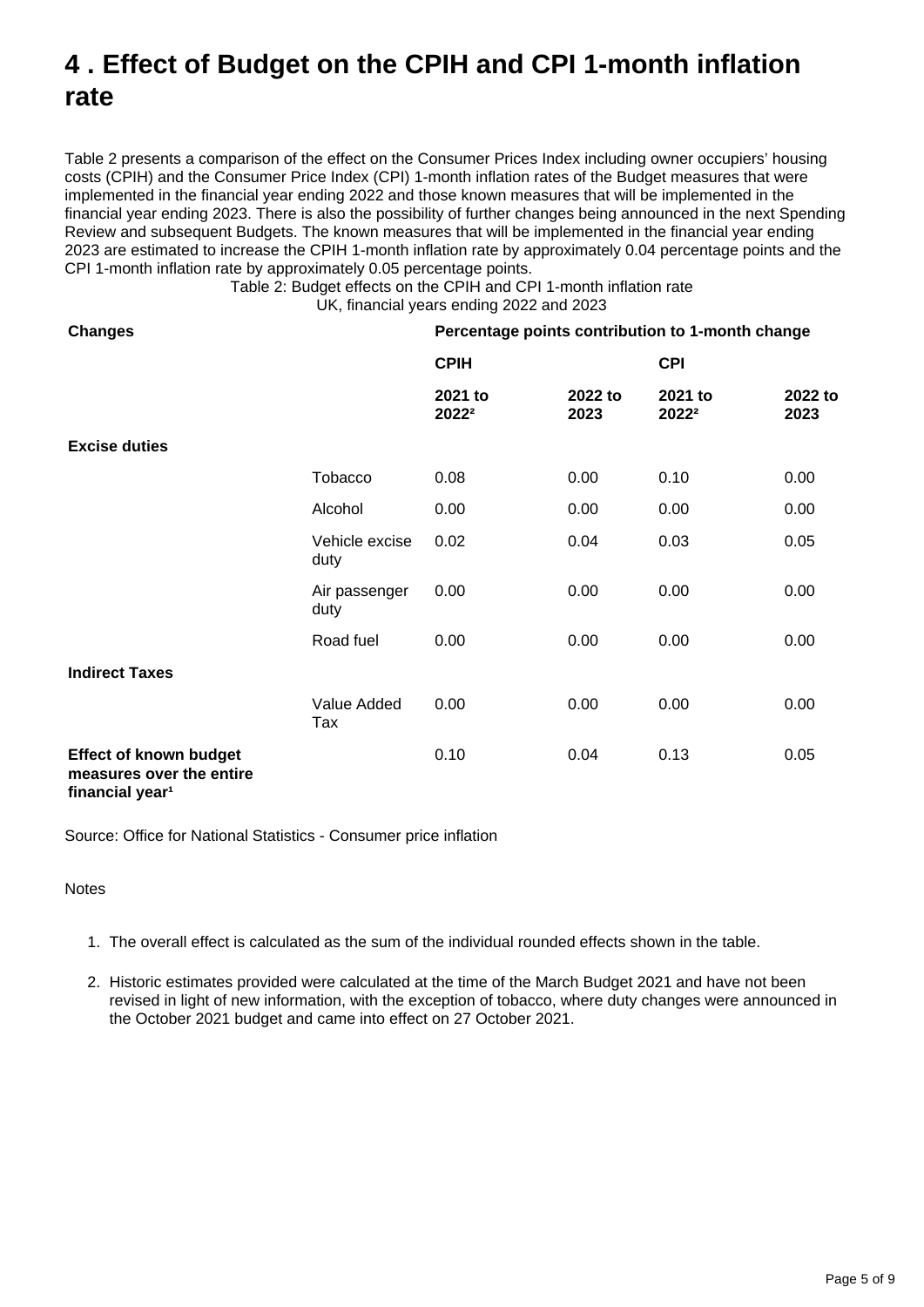### <span id="page-5-0"></span>**5 . Cumulative effects of the Budget on the CPIH and CPI 12 month inflation rate**

The following tables show the cumulative effects on the all-items Consumer Prices Index including owner occupiers' housing costs (CPIH) and the Consumer Price Index (CPI) 12-month inflation rates of the October 2021 Budget measures that were implemented in the financial year ending 2022 and known measures that will be implemented in the financial year ending 2023. They also show the likely timing of effects on the CPIH and CPI 12-month inflation rates, assuming all announced changes are passed on immediately and in full to consumers as soon as they come into effect.

There is also the possibility of further changes being announced in the next Spending Review and subsequent Budgets.

### **Effects on the CPIH 12-month inflation rate**

It is estimated the known Budget measures implemented in the financial year ending 2023 will decrease the CPIH 12-month rate by 0.06 percentage points. This is because the 1-month rate inflation changes of 0.04, implemented in the financial year ending 2023, will be offset by 1-month rate changes of 0.10 in the financial year ending 2022.

|                   | Table 3: Cumulative effect of Budget changes on the CPIH 12-month inflation rate<br>UK, financial year ending 2023 |      |                                                       |  |
|-------------------|--------------------------------------------------------------------------------------------------------------------|------|-------------------------------------------------------|--|
| <b>CPIH date</b>  | Budget measures impacting in the financial<br>year ending 2023 (percentage point change)                           |      | Effect <sup>1</sup> Cumulative<br>effect <sup>2</sup> |  |
| <b>April 2022</b> | Increases in vehicle excise duties.                                                                                | 0.04 |                                                       |  |
|                   | Previous year's increases in vehicle excise duties -0.02 0.02<br>drop out of the 12 month comparison.              |      |                                                       |  |
|                   | <b>November 2022</b> Previous year's increases in tobacco duty drops $-0.08$<br>out of the 12 month comparison.    |      | $-0.06$                                               |  |

Source: Office for National Statistics - Consumer price inflation

Notes

- 1. Historic estimates provided were calculated at the time of the March Budget 2021 and have not been revised in light of new information with the exception of tobacco where duty changes were announced in the October Budget and came into effect 27 October 2021.
- 2. The cumulative effect is calculated as the sum of the individual rounded effects shown in the table.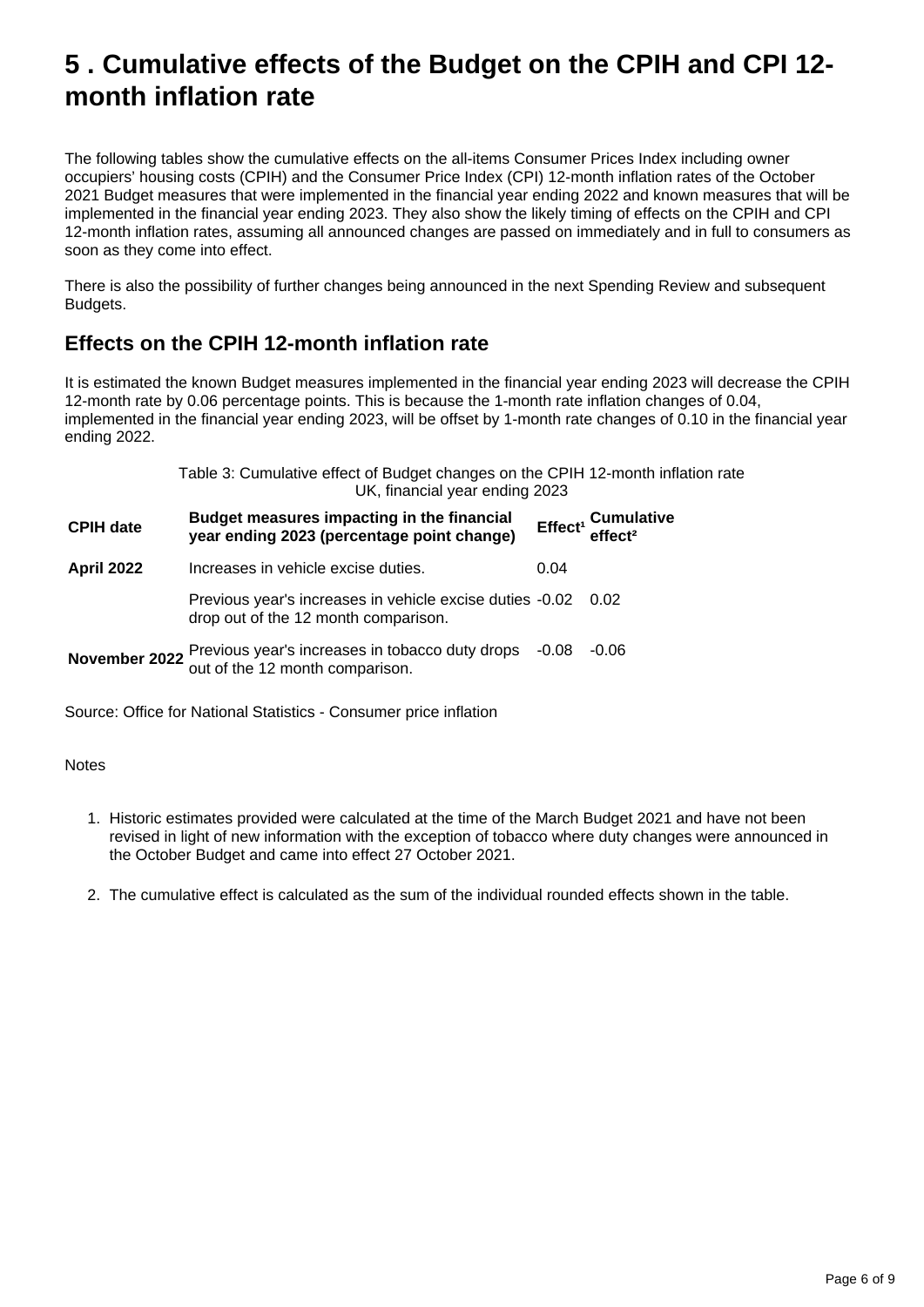### **Effects on the CPI 12-month rate**

It is estimated the known Budget measures implemented in the financial year ending 2023 will decrease the CPI 12-month rate by 0.08 percentage points. This is because the 1-month rate inflation changes of 0.05, implemented in the financial year ending 2023, will be offset by 1-month rate changes of 0.13 in the financial year ending 2022.

| Table 4: Cumulative effect of Budget changes on the CPI 12-month inflation rate |
|---------------------------------------------------------------------------------|
| UK, financial year ending 2023                                                  |

| <b>CPI date</b>   | Budget measures impacting in the financial<br>year ending 2023 (percentage point change)                      |      | Effect <sup>1</sup> Cumulative<br>effect <sup>2</sup> |
|-------------------|---------------------------------------------------------------------------------------------------------------|------|-------------------------------------------------------|
| <b>April 2022</b> | Increases in vehicle excise duties.                                                                           | 0.05 |                                                       |
|                   | Previous year's increases in vehicle excise duties -0.03 0.02<br>drop out of the 12 month comparison.         |      |                                                       |
|                   | <b>November 2022</b> Previous year's increases in tobacco duty drops -0.10<br>out of the 12 month comparison. |      | $-0.08$                                               |

Source: Office for National Statistics - Consumer price inflation

**Notes** 

- 1. Historic estimates provided were calculated at the time of the March Budget 2021 and have not been revised in light of new information with the exception of tobacco where duty changes were announced later in the October Budget and came into effect 27 October 2021.
- 2. The cumulative effect is calculated as the sum of the individual rounded effects shown in the table.

The effects of the Budgets measures shown in this article are estimates.

Percentage point contributions to the CPIH and CPI 1-month change are based on average retail prices as measured in the September 2021 indices.

No estimate has been made of any price changes resulting from other Budget measures, direct or otherwise.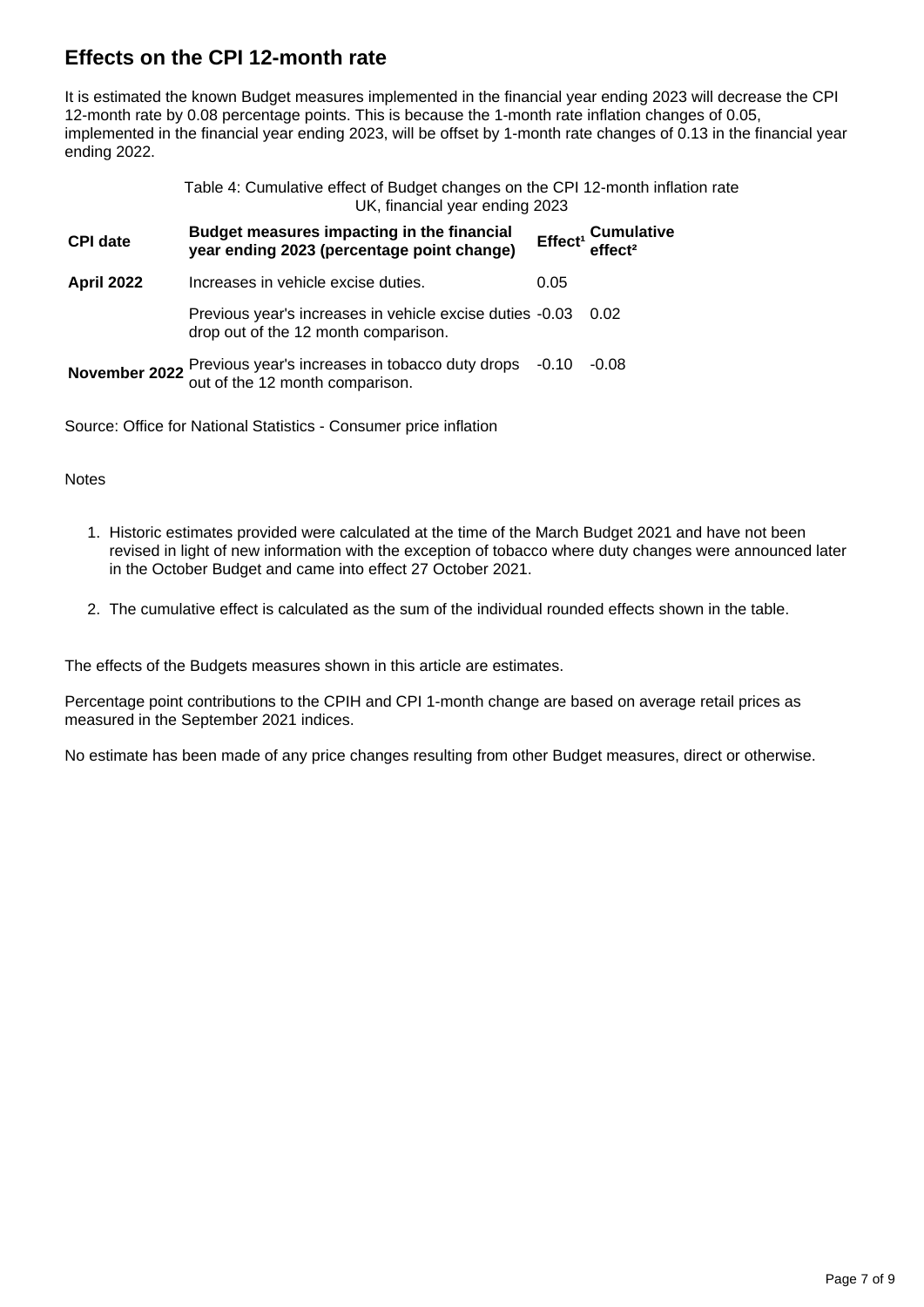### <span id="page-7-0"></span>**6 . Cumulative effect of Budget changes on the RPI 12-month inflation rate**

In accordance with the **Statistics and Registration Service Act 2007**, the Retail Prices Index (RPI) and its derivatives have been assessed against the [Code of Practice for Statistics](https://www.statisticsauthority.gov.uk/code-of-practice/) and found not to meet the required standard for designation as [National Statistics](https://www.statisticsauthority.gov.uk/about-the-authority/uk-statistical-system/types-of-official-statistics/). The RPI continues to be used for purposes such as the indexation of pensions, rents and index-linked gilts. For further information, please see [Users and uses of consumer price](https://www.ons.gov.uk/economy/inflationandpriceindices/methodologies/usersandusesofconsumerpriceinflationstatisticsjuly2018update)  [inflation statistics](https://www.ons.gov.uk/economy/inflationandpriceindices/methodologies/usersandusesofconsumerpriceinflationstatisticsjuly2018update). It is UK Statistics Authority policy to address the shortcomings of the RPI in full at the earliest practical time, by bringing in the methods and data sources of CPIH. The change we propose can legally and practically be made by the Authority in February 2030. For more information, please refer to the recent [consultation on reform to the RPI methodology.](https://consultations.ons.gov.uk/rpi/2020/results/rpiconsultationresponse.pdf)

It is estimated the known Budget measures implemented in the financial year ending 2023 will decrease the RPI 12-month rate by 0.09 percentage points. This is because the 1-month rate inflation changes of 0.03, implemented in the financial year ending 2023, will be offset by 1-month rate changes of 0.12 in the financial year ending 2022.

> Table 5: Cumulative effect of Budget changes on the RPI 12-month rate UK, year ending 2023

| RPI date <sup>1</sup> | Budget measures impacting in the financial<br>year ending 2023 (percentage point change)               |      | Effect <sup>2</sup> Cumulative<br>effect <sup>3</sup> |
|-----------------------|--------------------------------------------------------------------------------------------------------|------|-------------------------------------------------------|
| <b>April 2022</b>     | Increases in vehicle excise duties.                                                                    | 0.03 |                                                       |
|                       | Previous year's increases in vehicle excise duties -0.02 0.01<br>drop out of the 12 month comparison.  |      |                                                       |
|                       | November 2022 Previous year's increases in tobacco duty drops -0.10<br>out of the 12 month comparison. |      | $-0.09$                                               |

Source: Office for National Statistics - Consumer price inflation

### **Notes**

- 1. In accordance with the Statistics and Registration Service Act 2007 the Retail Prices Index and its derivatives have been assessed against the Code of Practice for Official Statistics and found not to meet the required standard for designation as National Statistics.
- 2. Historic estimates provided were calculated at the time of the March Budget 2021 and have not been revised in light of new information, with the exception of tobacco, where duty changes were announced in the October 2021 Budget and came into effect 27 October 2021.
- 3. The cumulative effect is calculated as the sum of the individual rounded effects shown in the table.